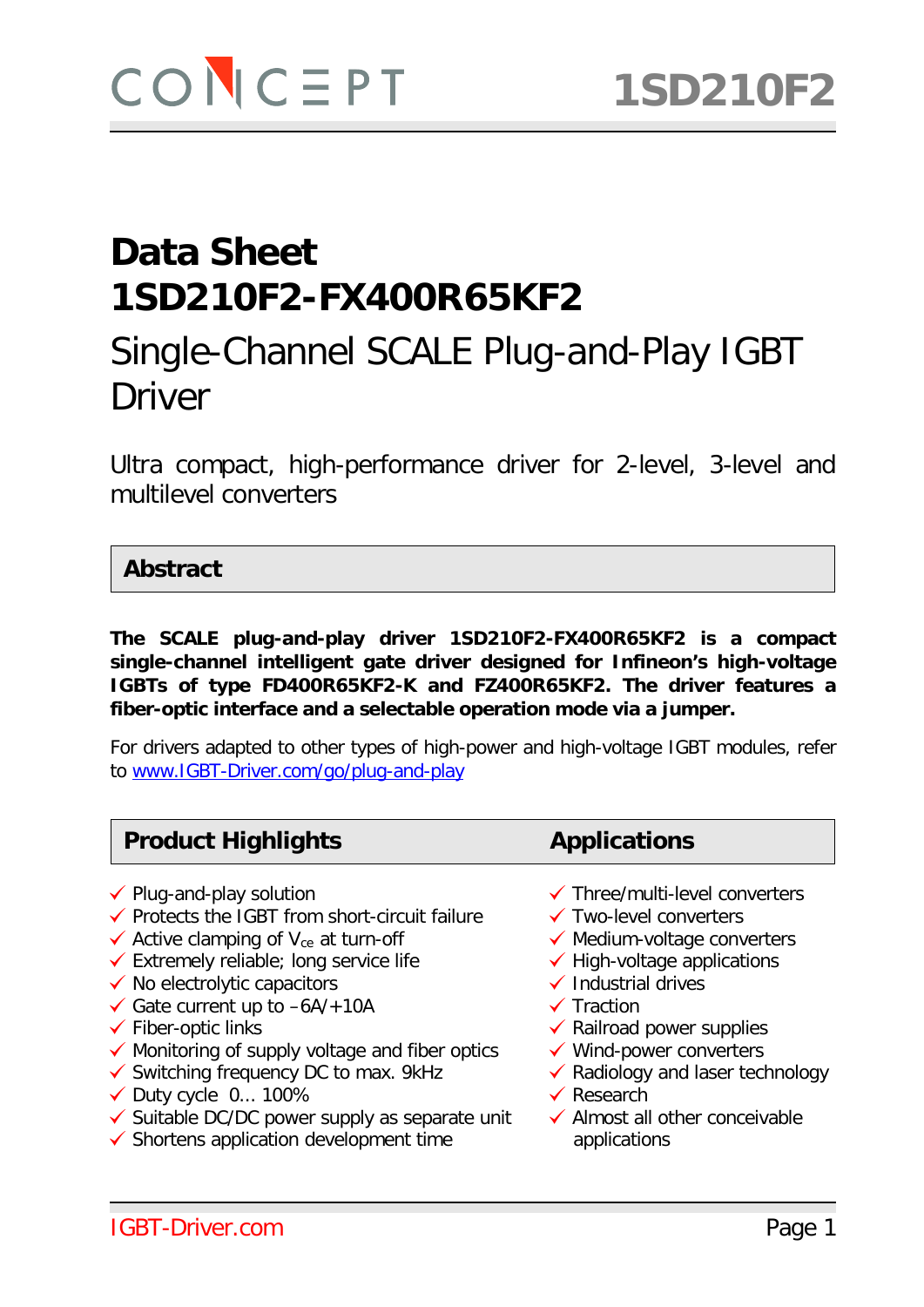#### **Important Notes**

This data sheet contains only product-specific data. For a detailed description, mustread application notes and common data that apply to the whole series, please refer to the "Description and Application Manual for 1SD210F2 SCALE High-Voltage IGBT Drivers".

When applying SCALE plug-and-play drivers, please note that these drivers are specifically adapted to a particular type of IGBT module. Therefore, the type designation of SCALE plug-and-play drivers also includes the type designation of the corresponding IGBT module. **These drivers are not valid for IGBT modules other than those specified. Incorrect use may result in failure.**

#### **Mechanical and Electrical Interfaces**

Dimensions: 156 x 79.5 mm.

Mounting Principle: Direct screw mount on IGBT.

| <b>Interface</b>                                                                                                                                                                                          | <b>Remarks</b>                                                                                                                                                                                                                                                            | Part type #                                                                                                                            |
|-----------------------------------------------------------------------------------------------------------------------------------------------------------------------------------------------------------|---------------------------------------------------------------------------------------------------------------------------------------------------------------------------------------------------------------------------------------------------------------------------|----------------------------------------------------------------------------------------------------------------------------------------|
| Drive signal input (Standard)<br>Drive signal input (Opt. 01)<br>Drive signal input (Opt. 02)<br>Status output (Standard)<br>Status output (Opt. 01)<br>Status output (Opt. 02)<br>Power supply connector | Fiber-optic receiver (Notes 14,16)<br>Fiber-optic receiver (Notes 14,16)<br>Fiber-optic receiver (Notes 14,20)<br>Fiber-optic transmitter (Notes 14,17)<br>Fiber-optic transmitter (Notes 14,17)<br>Fiber-optic transmitter (Notes 14,21)<br>On-board connector (Note 15) | <b>HFBR-2522</b><br><b>HFBR-2522</b><br><b>HFBR-2412T</b><br><b>HFBR-1522</b><br><b>HFBR-1522</b><br><b>HFBR-1412T</b><br>77315-101-05 |
| Power supply connector<br>Ground<br>Supply voltage                                                                                                                                                        | Designator<br>GND (Note 19)<br>$V_{DC}$                                                                                                                                                                                                                                   | <b>Pin numbers</b><br>1, 2, 4, 5                                                                                                       |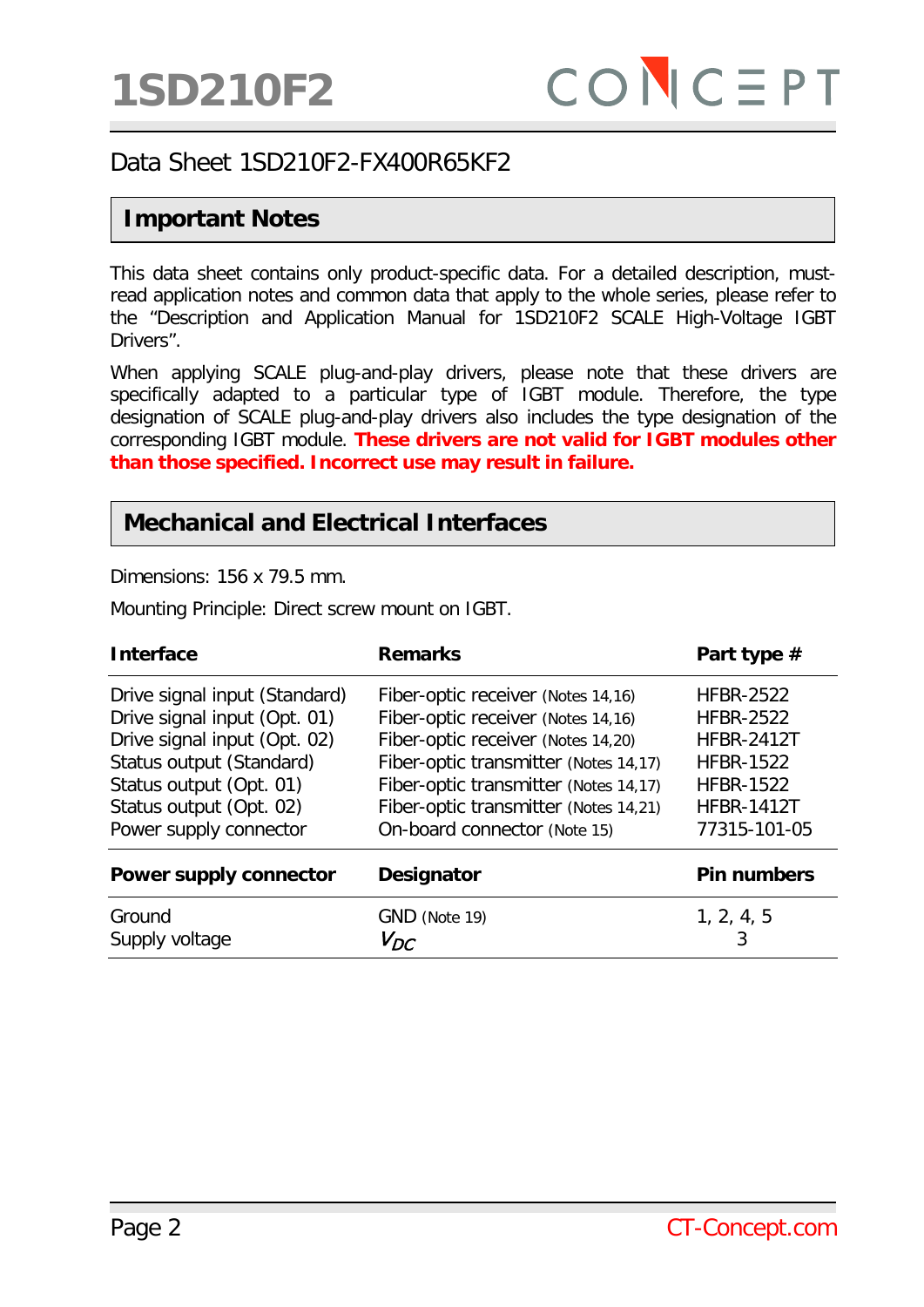## **Absolute Maximum Ratings**

| <b>Parameter</b>                | <b>Remarks</b>               |     | Min Max | Units        |
|---------------------------------|------------------------------|-----|---------|--------------|
| Supply voltage $V_{DC}$         | VDC to GND (Note 1)          |     | 0, 17.3 | V            |
| Gate peak current $I_{out}$     | Note 8                       | -6  | $+10$   | A            |
| Average supply current $I_{DC}$ | Standard and Opt. 1 (Note 3) |     | 190     | mA           |
|                                 | Opt. 2 (Note 3)              |     | 225     | mA           |
| Output power gate driver        | <b>Notes 3,11</b>            |     |         | W            |
| Switching frequency             | Note 11                      |     | 9       | kHz          |
| DC-link voltage                 | Note 5                       |     | 4400    | V            |
| Operating temperature           | Note 11                      | -40 | $+85$   | $^{\circ}C$  |
| Storage temperature             |                              | -40 | $+90$   | $^{\circ}$ C |

## **Electrical Characteristics**

| All data refer to +25°C and $V_{DC}$ = 16.4V unless otherwise specified |  |  |
|-------------------------------------------------------------------------|--|--|
|-------------------------------------------------------------------------|--|--|

| <b>Power supply</b>                                        | <b>Remarks</b>                                   |     | Min Typ. Max   |           | <b>Units</b> |
|------------------------------------------------------------|--------------------------------------------------|-----|----------------|-----------|--------------|
| Nominal supply voltage $V_{DC}$<br>Supply current $I_{DC}$ | VDC to GND (Notes 1,22)<br>Without load (Note 2) |     | 15.5 16.4 16.8 |           | $\vee$       |
|                                                            | Standard and Opt. 1                              |     | 80             |           | mA           |
|                                                            | Opt. 2                                           |     | 115            |           | mA           |
| Turn-on threshold $V_{th}$                                 | Note 4                                           |     | 14             |           | V            |
| Hysteresis on/off                                          | Note 4                                           |     | 1.0            |           | ۷            |
| <b>Short-circuit protection</b>                            | <b>Remarks</b>                                   |     | Min Typ. Max   |           | <b>Units</b> |
| $V_{ce}$ -monitoring threshold                             | Between aux. terminals                           |     | 1200           |           | V            |
| Response time                                              | 3-level mode (Notes 10,18)                       |     |                | 10.8 11.5 | μs           |
| Response time                                              | 2-level mode (Notes 6,18)                        |     |                | 11.6 12.4 | μs           |
| <b>Blocking time</b>                                       | 2-level mode (Note 7)                            |     |                |           | S            |
| <b>Timing characteristics</b>                              | <b>Remarks</b>                                   |     | Min Typ. Max   |           | <b>Units</b> |
| Turn-on delay t <sub>pd(on)</sub>                          | Note 12                                          |     | 430            |           | ns           |
| Turn-off delay tpd(off)                                    | Note 12                                          |     | 520            |           | ns           |
| Output rise time tr(out)                                   | Note 9                                           |     | 100            |           | ns           |
| Output fall time t <sub>f(out)</sub>                       | Note 9                                           |     | 100            |           | ns           |
| Acknowledge delay time                                     | At status output (Note 13)                       |     | 450            |           | ns           |
| Acknowledge pulse width                                    | At status output                                 | 0.7 |                | 1.8       | μs           |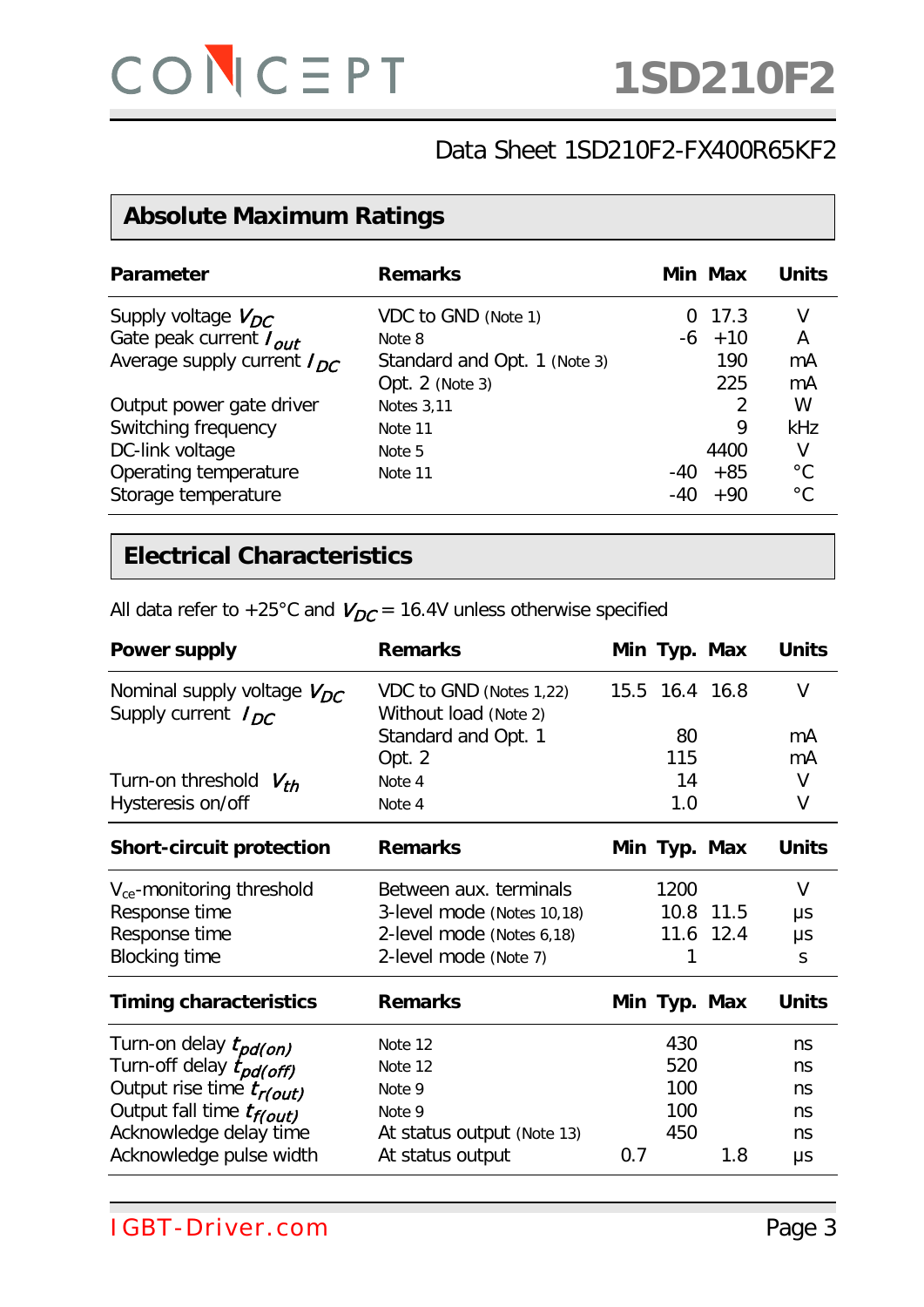| Gate output                                                                                              | <b>Remarks</b> | Min Typ. Max Units |    |
|----------------------------------------------------------------------------------------------------------|----------------|--------------------|----|
| Turn-on gate resistor $R_{g(on)}$<br>Turn-off gate resistor $R_{g(off)}$<br>Aux. gate capacitor $C_{ge}$ |                | 6.4<br>43<br>47    | nF |

#### Footnotes to the key data

- 1) Supply voltages higher than those specified can lead to the destruction of the driver and protection circuits on the output side. The gate-emitter voltage tracks the supply voltage. (Not regulated by the gate drive unit.) The recommended DC/DC power supply ISO3116I with high-voltage insulation capability is a suitable separate unit.
- 2) Static power consumption of the gate driver.
- 3) If the specified power consumption of the gate driver is exceeded on average, this indicates an overload of the gate driver and the external DC/DC power supply ISO3116I.
- 4) Under-voltage monitoring of supply voltage of the gate driver. For a voltage lower than this limit, the power modules are switched off.
- 5) This limit is due to active clamping. Refer to the "Description and Application Manual for 1SD210F2 SCALE High-Voltage IGBT Drivers".
- 6) Pulse width of the direct output of the gate drive unit. (Excluding the delay of the gate resistors.)
- 7) Duration of blocking the command input (keeping the gate driver and the IGBT in the off-state) after fault detection, i.e. power supply under-voltage lock out, or – only in 2-level mode – shortcircuit detection. (For three/multilevel mode, turn-off under the short-circuit condition is managed by the host controller.)
- 8) The gate current is limited by on-board gate resistors.
- 9) Refers to the direct output of the gate drive unit. (Excluding the delay of the gate resistors.)
- 10) Including the delay of external fiber-optic links. Measured from the turn-on transition at direct output of the gate drive unit (excluding the delay of the gate resistors) to the transition of the status signal at the optical receiver on the host controller side.
- 11) Application-specific self-heating of gate drivers and IGBT modules, especially at high switching frequency, must be taken into account. The switching frequency is usually limited due to the switching losses of the IGBT modules. Because CONCEPT cannot predict how the drivers will be incorporated in the user's application, no binding recommended value for self-heating and thus for the maximum useable output power can be given. It is therefore recommended to check the gate driver's ambient temperature within the system.
- 12) Including the delay of external fiber-optic links. Measured from the transition of the turn-on or turn-off command at the optical transmitter on the host controller side to the direct output of the gate drive unit. (Excluding the delay of the gate resistors.)
- 13) Including the delay of external fiber-optic links. Measured from the transition of the turn-on or turn-off command at the optical transmitter on the host controller side to the transition of the acknowledge signal at the optical receiver on the host controller side.
- 14) The transceivers required at the host controller side are not supplied with the gate driver. It is recommended to use the same types as used in the gate driver. For product information refer to [www.IGBT-Driver.com/go/fiberoptics](http://www.igbt-driver.com/go/fiberoptics)
- 15) The connector and cable to the DC/DC power supply are not supplied with the gate driver, but via FCI Inc. Recommended crimp contact housing: order code 65039-032; recommended crimp contacts: 5 pcs, order code 48236-002. Refer to [www.IGBT-Driver.com/go/fci](http://www.igbt-driver.com/go/fci)
- 16) The recommended transmitter current at the host controller is 30-35mA, suitable for plastic optic fibers with a length of less than 2.5 meters. A higher current may increase jitter or delay at turnoff.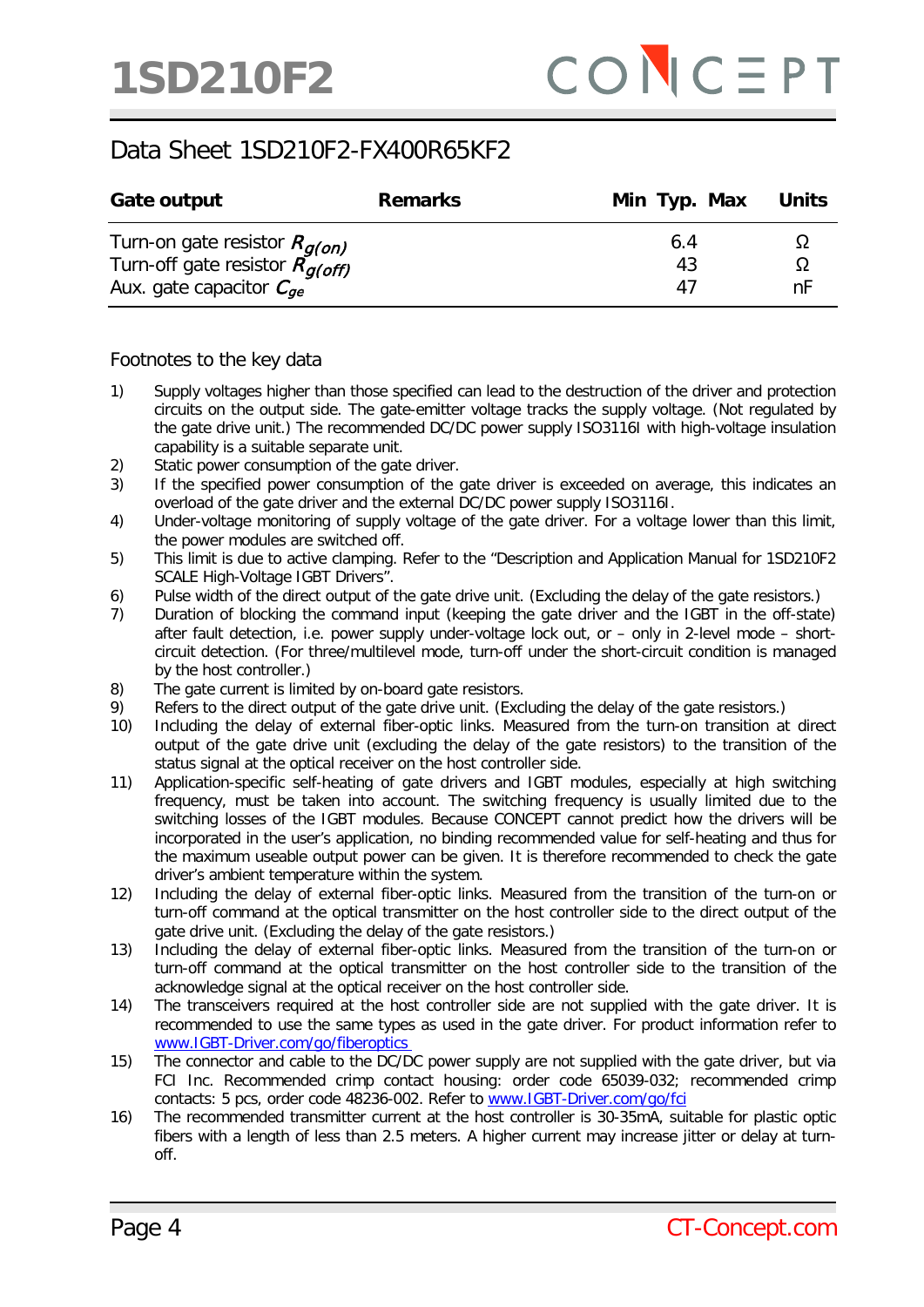

- 17) The transmitter current at the gate driver is 30-35mA.
- 18) The delay from the turn-on transition at direct output of the gate drive unit to the turn-on of the IGBT amounts to about 2μs (due to gate resistors). But turn-off at short circuit takes place without delay; so the real short-circuit time is 2μs shorter than the response time.
- 19) GND of the power supply is not at the same electrical potential as the auxiliary emitter terminal of the IGBT. They should never be connected together.
- 20) The recommended transmitter current at the host controller is 60mA.
- 21) The transmitter current at the gate driver is about 65mA.
- 22) In order not to violate the short-circuit SOA of the IGBT module the supply voltage should not exceed 16.5V.

#### **Important Notice**

The data contained in this product data sheet is intended exclusively for technically trained staff. Handling all high-voltage equipment involves risk to life. Strict compliance with the respective safety regulations is mandatory!

Any handling of electronic devices is subject to the general specifications for protecting electrostatic-sensitive devices according to international standard IEC 747-1, Chapter IX or European standard EN 100015 (i.e. the workplace, tools, etc. must comply with these standards). Otherwise, this product may be damaged.

#### **Disclaimer**

This data sheet specifies devices but cannot promise to deliver any specific characteristics. No warranty or guarantee is given – either expressly or implicitly – regarding delivery, performance or suitability.

CT-Concept Technology AG reserves the right to make modifications to its technical data and product specifications at any time without prior notice. The general terms and conditions of delivery of CT-Concept Technology AG apply.